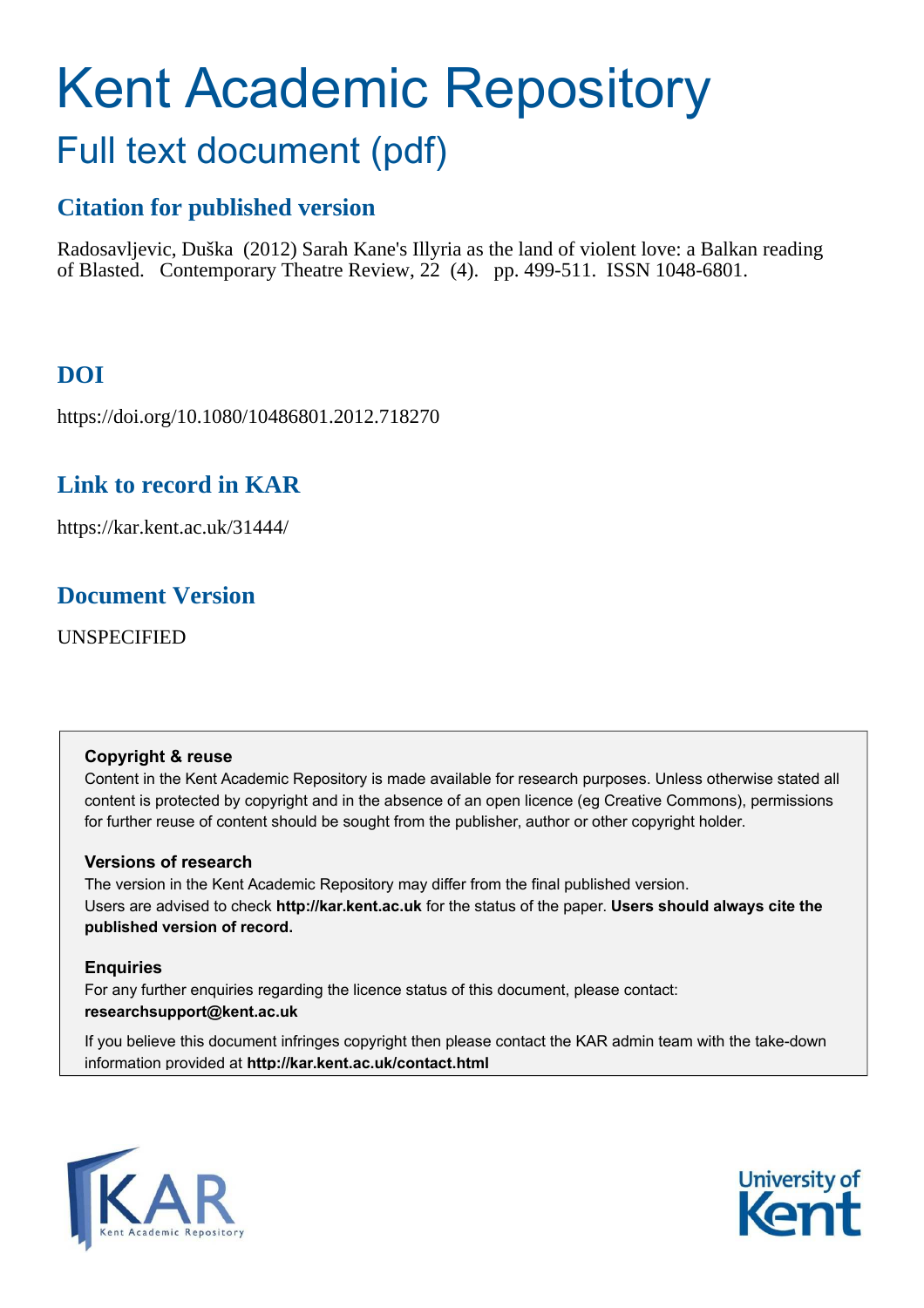This article was downloaded by: [ University of Kent] On: 11 January 2013, At: 09: 53 Publisher: Routledge I nform a Ltd Registered in England and Wales Registered Num ber: 1072954 Registered office: Mortim er House, 37-41 Mortim er Street, London W1T 3JH, UK



## **Contemporary Theatre Review**

Publication details, including instructions for authors and subscription information: http://www.tandfonline.com/loi/gctr20

## **Sarah Kane's Illyria as the Land of Violent Love: A Balkan Reading of Blasted**

Duška Radosavlj ević Version of record first published: 21 Nov 2012.

**To cite this article:** Duška Radosavlj ević (2012): Sarah Kane's Illyria as the Land of Violent Love: A Balkan Reading of Blasted , Contemporary Theatre Review, 22:4, 499-511

**To link to this article:** [http:/ / dx.doi.org/ 10.1080/ 10486801.2012.718270](http://dx.doi.org/10.1080/10486801.2012.718270)

### PLEASE SCROLL DOWN FOR ARTICLE

Full terms and conditions of use: http://www.tandfonline.com/page/terms-and-conditions

This article m ay be used for research, teaching, and private study purposes. Any substantial or system atic reproduction, redistribution, reselling, loan, sub-licensing, system atic supply, or distribution in any form to anyone is expressly forbidden.

The publisher does not give any warranty express or im plied or m ake any representation that the contents will be complete or accurate or up to date. The accuracy of any instructions, formulae, and drug doses should be independently verified with prim ary sources. The publisher shall not be liable for any loss, actions, claim s, proceedings, dem and, or costs or dam ages whatsoever or howsoever caused arising directly or indirectly in connection with or arising out of the use of this m aterial.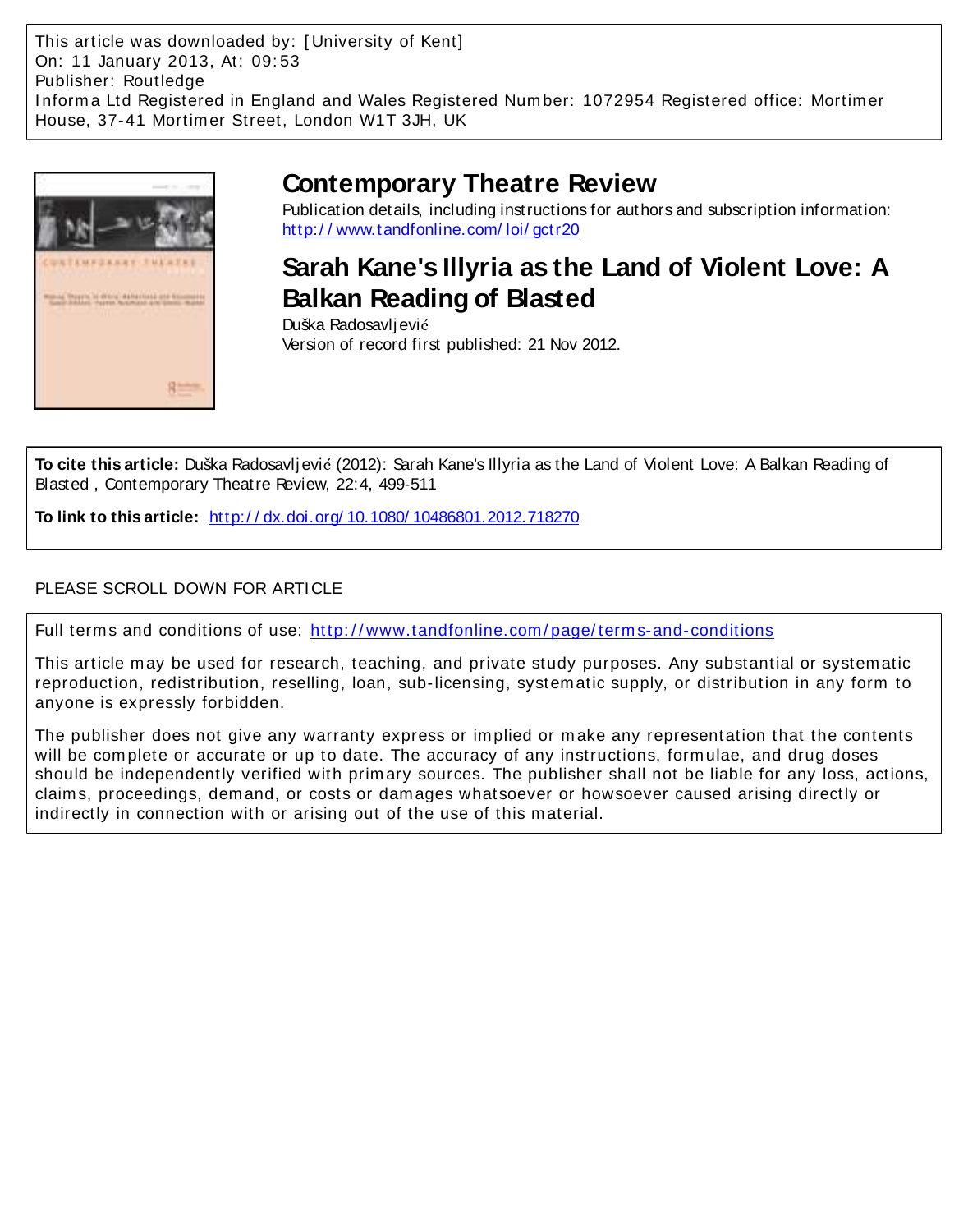#### $\sum_{\text{revex} \text{ Frouds} }$ Taylor & Francis Group

## Sarah Kane's Illyria as the Land of Violent Love: A Balkan Reading of Blasted

Duška Radosavljević

#### Balkanism

The space referred to as the Balkans has been repeatedly redefined, either geographically to refer to the semi-peninsula stretching between the Balkan mountains in the north and the Mediterranean sea in the south, or politically to refer to the part of the Ottoman Empire within Europe between the fifteenth and the twentieth centuries (Image 1). From the western perspective, this liminal space (including the former Yugoslavia, Romania, Bulgaria, Albania and Greece) has often been seen as troublesome, mysterious, and as operating under idiosyncratic conventions.<sup>1</sup> The term, temporarily defunct during the Cold War, has reentered common usage since the wars in the former Yugoslavia in the early 1990s, thus causing a geographically inaccurate and politically problematic conflation of the idea of the Balkans with the Yugoslav wars.

In her 1998 study of the representation of the Balkans in fiction, Vesna Goldsworthy explores 'the imaginative colonisation' of this area by British writers – a phenomenon which has otherwise been referred to as 'Balkanism'<sup>2</sup> - tracing it back as far as Shakespeare's 'Illyria'. Usefully, Goldsworthy points out that the verb 'to balkanise' – meaning 'to divide into a number of smaller and mutually hostile units' – has now entered almost all European languages. While acknowledging that this kind is more innocent than economic colonisation, she also warns that the

*Contemporary Theatre Review* ISSN 1048-6801 print/ISSN 1477-2264 online - 2012 Taylor & Francis http://www.tandfonline.com http://dx.doi.org/10.1080/10486801.2012.718270

1. Andrew Hammond identifies four major tropes which characterise traditional Balkanism: 'obfuscation, savagery, discord and backwardness'. Andrew Hammond, 'The Danger Zone of Europe: Balkanism between the Cold War and 9/11', *European Journal of Cultural Studies*, 8 (May 2005), 135–51 (p. 136).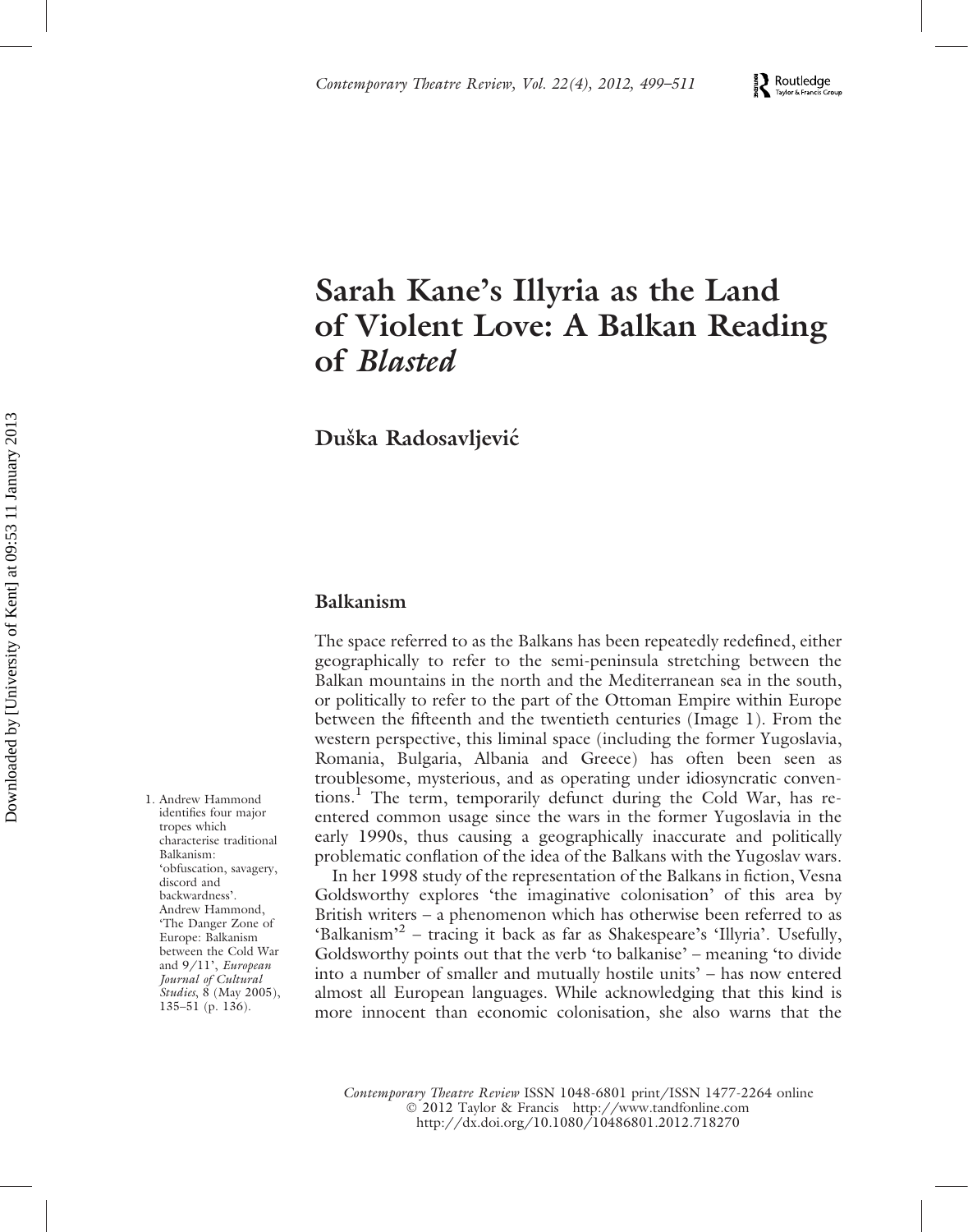2. Vesna Goldsworthy, *Inventing Ruritania: The Imperialism of the Imagination* (New Haven and London: Yale University Press, 1998). A year previously, Maria Todorova published *Imagining the Balkans* (New York: Oxford University Press, 1997) in which she expounded her notion of Balkanism. Though seemingly unaware of each other's work, both Todorova and Goldsworthy refer to the original proposition of Balkanism as a term inspired by Edward Said's *Orientalism* in Milica Bakic-Hayden's 'Nesting Orientalisms: The Case of Former Yugoslavia', *Slavic Review*, 54.4 (Winter 1995), 917–31.

- 3. Goldsworthy, *Inventing Ruritania*, p. 9.
- 4. Misha Glenny, *The Balkans, 1804–1999: Nationalism, War and the Great Powers* (New York: Penguin Books, 2001) p. xxi.
- 5. Hammond, 'The Danger Zone', p. 135.
- 6. Boris Buden, *What to Do with the Question 'What Will the Balkans Look Like in 2020?'*, 5[http://www.](http://www.bcchallenge.org/general/main.php?akcija=news_detail&id=228) [bcchallenge.org/](http://www.bcchallenge.org/general/main.php?akcija=news_detail&id=228) [general/main.php?](http://www.bcchallenge.org/general/main.php?akcija=news_detail&id=228) [akcija](http://www.bcchallenge.org/general/main.php?akcija=news_detail&id=228)=[news\\_detail&](http://www.bcchallenge.org/general/main.php?akcija=news_detail&id=228)  $id=228$  $id=228$  $id=228$  [accessed 28 November 2011] (p. 4).



Image 1 Map of the Balkans. Source: <[http://wikitravel.org/shared/Image:Balkans\\_](http://wikitravel.org/shared/Image:Balkans_regions_map.png) [regions\\_map.png](http://wikitravel.org/shared/Image:Balkans_regions_map.png)> Creative Commons License, Attribution-ShareAlike 3.0.

stereotypes created through literature can be strong enough to influence seriously the political attitude of the westerner. Crucially, she highlights that contrary to the traditional patterns, the Balkans represent the only instance of a part of Europe colonised by the East. This has resulted in a particularly unstable definition of the Balkan 'Other' varying between 'Europeanness' and the 'Oriental difference'. In addition, Goldsworthy notes that the 'enlightened, democratic West' routinely defines itself by opposition to a 'despotic East' while the 'industrious, rational cultures of the North' similarly feel superior to the 'undisciplined, passionate cultures of the South', and therefore identifies 'a kind of European hierarchy in which the north-west represents the highest and the southeast the lowest symbolic value'.<sup>3</sup>

Similarly, while analysing the representation of the Yugoslav conflict in the media, Misha Glenny notes a use of such cliches which had long ago been outlawed when reporting from Africa, the Middle East or Asia, finding that: 'The Balkans apparently enjoy a special exemption from the rules against stereotyping.'<sup>4</sup> And Hammond goes as far as to propose that following the end of the Cold War the Balkans assumed the status of a 'civilisational antitype'.<sup>5</sup> Even as recently as 2010, the Croatian philosopher Boris Buden noted that:

The Balkans are not simply a geographical region of Europe that one can clearly demarcate on a map. Instead, they are a figure of exclusion, a highly abstract cultural and ideological concept that, precisely because it is ideological, has real effects indeed.<sup>6</sup>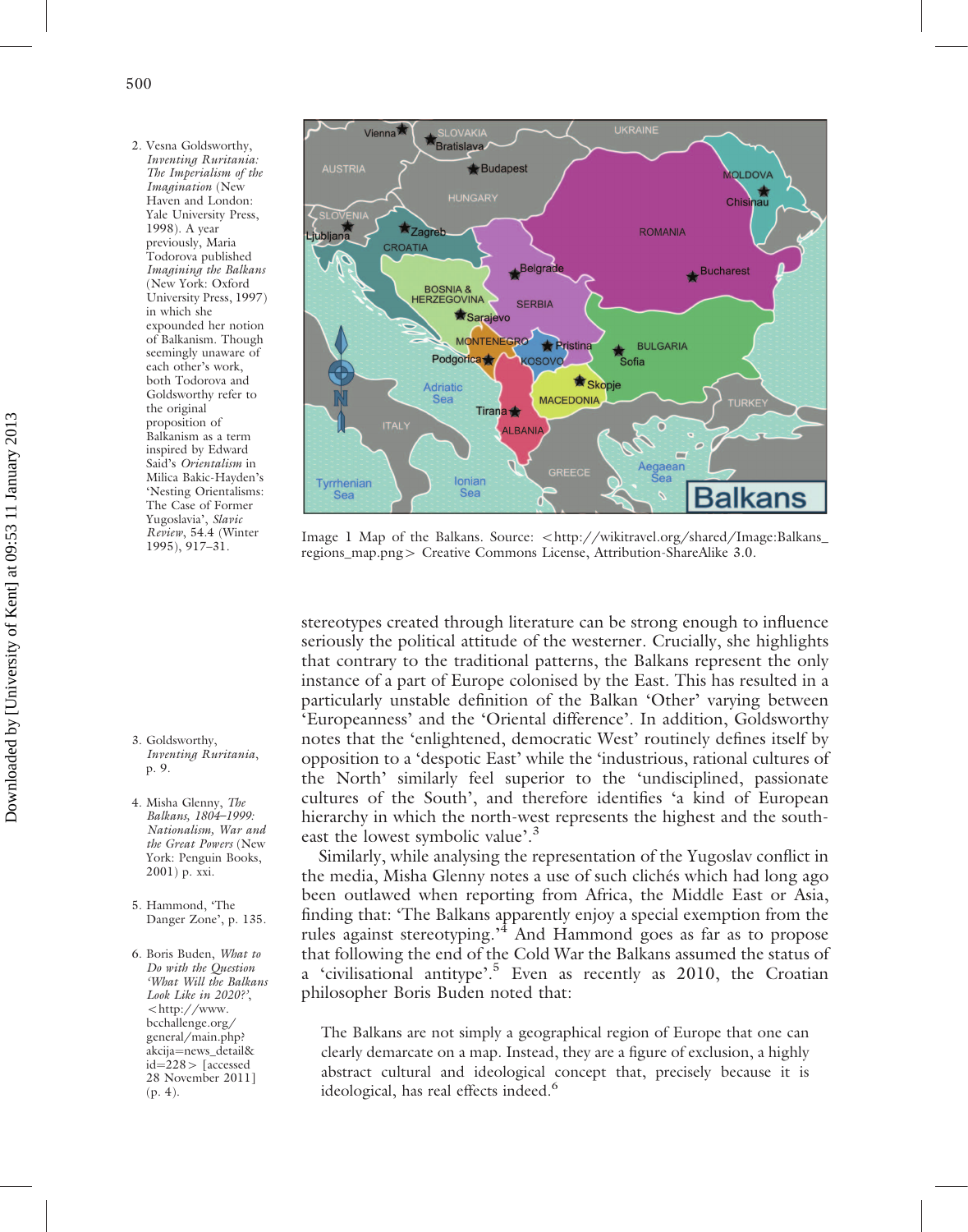- 7. Andrew Hammond, 'Balkanism in Political Context: From the Ottoman Empire to the EU', *Westminster Papers in Communication and Culture*, 3.3 (2006), 6–26 (pp. 19–20).
- 8. A most interesting challenge to this melodramatic depiction of the real life protagonists of war was presented to us through the 2008 arrest of the Bosnian Serb leader Radovan Karadžić. The former psychiatrist and poet, and multiple indicted war criminal, was finally found to be leading a very public life under a false identity, as an alternative medicine practitioner and 'healer'.
- 9. Differences and similarities between Croatian and Serbian have been disputed for years and the 2010 book *Jezik i nacionalizam* (*Language and Nationalism*) by Snježana Kordić (Zagreb: Durieux, 2010), has once again provoked a debate in Croatia. Based in Germany, the Croatian philologist advocates the thesis that Serbian, Croatian, Bosnian and Montenegrin (the latter two of which have only recently been proclaimed as languages) are varieties of the same language. This perspective seems very plausible from the outside looking in.
- 10. As pointed out by one of the readers of this article, it is worth highlighting another perspective on the causes of the breakdown of Yugoslavia as being rooted in economic rather than ideological problems.

Crucially, for this study, Hammond is adamant that a combination of Balkanist attitudes coming not only from politicians but also from writers and thinkers that would otherwise be considered liberals (as with Michael Ignatieff relating the war in Bosnia to a lack of 'imperial restraint' and the *Guardian*'s Julian Borger suggesting that a '''benign colonial regime'' was necessary for a democratic development in Bosnia') was a major contributing factor to the escalating wars in the former Yugoslavia and to the '''culturalist racism'' that has vindicated the last fifteen years of Europe's enlargement'.<sup>7</sup>

#### Homo homini lupus – A Brief Look at Freud and Żiżek

In addition to Balkanism, in dealing with the Yugoslav wars, western writers often deployed a set of stereotypes based on a Hollywood-style dramaturgy whereby in every conflict there had to be an identifiable villain and a victim.<sup>8</sup> What was customarily overlooked was the fact that the people involved in the conflicts in Croatia and Bosnia had a shared history, spoke the same language<sup>9</sup> and very often had relatives in common. This was not only a matter of disputed land or racial intolerance, in fact what the respective factions were trying to assert – as a means of gaining neighbourly autonomy after years of living together in the super-national commune – was an ethnic and religious difference.<sup>10</sup>

According to Freud, who is distrustful of communism on the basis of his conviction that instincts are stronger than rationalisation:

[A] neighbour is [...] not only a potential helper or sexual object, but also someone who tempts [others] to satisfy their aggressiveness on him, to exploit his capacity for work without compensation, to use him sexually without his consent, to seize his possessions, to humiliate him, to cause him pain, to torture and to kill him. Homo homini lupus. $^{11}$ 

Here is an interesting piece of trivia: in colloquial Serbo-Croatian the word for 'the back of the beyond' or 'the middle of nowhere' is 'vukojebina'. Literally, this means 'the place where wolves fuck'. The Balkans – the place where, at least at times, 'homo homini lupus est' – has clearly often been seen as Europe's 'vukojebina'.

I have attempted to show elsewhere that the dominant feature of the 1990s Balkan conflict was a case of Freudian 'narcissism of small differences'.<sup>12</sup> However, Slavoj Žižek – a philosopher from the Balkans – actually saw the relevance of Freud's essay, which the quote above belongs to, on a much bigger scale. Speaking about the end of communism as an ideology and the consequent new stage of capitalism, in 1997 he notes:

it is as if we are witnessing the ultimate confirmation of Freud's thesis [. . .] on how, after every assertion of Eros, Thanatos reasserts itself with a vengeance. At the very moment when, according to the official ideology, we are finally leaving behind the 'immature' political passions [. . .] for the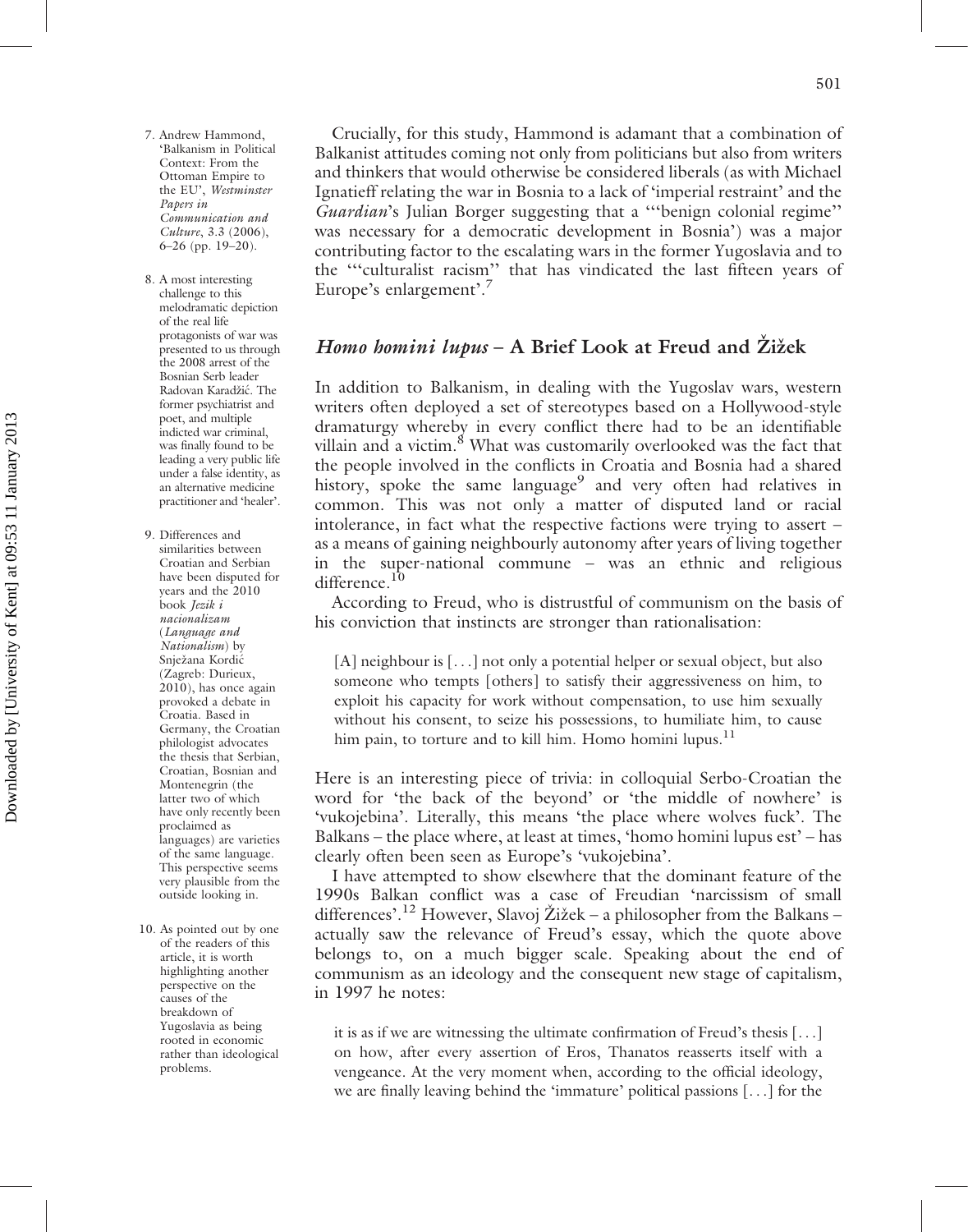- 11. Sigmund Freud, *The Future of an Illusion, Civilisation and its Discontents and Other Works* (London: Vintage, Hogarth Press,  $1930/2001$ ). p. 111.
- 12. This was a view originally expressed by the Croatian writer Slobodan Šnajder which formed the basis for my article, 'The Alchemy of Power and Freedom: A Contextualisation of Slobodan Šnajder's Hrvatski *Faust* (The Croatian Faust)', *Contemporary Theatre Review*, 19(4 2009), 428–48.
- 13. Slavoj Žižek, *The Universal Exception* (London and New York: Continuum, 2006), p. 162.
- 14. *Pentecost* was produced by the Royal Shakespeare Company (RSC) in October 1994. Meanwhile David Greig's *Europe*, which was also seen to be thematically linked to the events in the region, but not explicitly set in the Balkans, premiered in the same month at the Traverse Theatre, Edinburgh.
- 15. Another great play, which followed Kane's in 1996, would also follow Kane's suit in its use of the analogy between the Balkan war and a dysfunctional romantic relationship – Harold Pinter's *Ashes to Ashes* (1996). Screen fictions, meanwhile, routinely continued to deploy black-andwhite characterisations as a means of encoding the narrative for a western viewer (as with Michael Winterbottom's *Welcome to Sarajevo*, 1997).

'mature' post-ideological pragmatic universe of rational administration and negotiated consensus [. . .] at this very moment, the foreclosed political is celebrating a triumphant comeback in its most archaic form: of pure, undistilled racist hatred of the Other.<sup>13</sup>

On a very simplistic level this perspective could be read into the example of the Eros of communism being replaced by the Thanatos of war. However, by the 'foreclosed political celebrating a triumphant comeback', Zižek is suggesting that the western multiculturalist late-capitalism has in fact led to a kind of 'postmodern' racism which is manifested in our selective embracement of the 'folklorist Other' deprived of its substance: we accept 'ethnic cuisines' but reject the 'real' Other on the grounds of its 'patriarchal' and 'violent' 'fundamentalism'.

It is symptomatic that Žižek's observations emerge within two years of the premiere of Sarah Kane's play *Blasted* which in its own way seems to tackle the same principle of 'postmodern' racism and the process of Thanatos reasserting itself over Eros. She confronts the British audience with this idea of racism and causes a furore.

#### Blasted – As a British Play

Prior to *Blasted* there was one notable example of a new British play making reference to the ongoing war in the Balkans – David Edgar's *Pentecost* (1994).<sup>14</sup> Set in an imaginary Balkan country – in which the locals are often depicted as volatile, unpredictable and speaking a variety of English without any articles – *Pentecost* fell neatly into the tradition of Balkanism.<sup>15</sup> It is the purpose of this reflection to show how Kane transcended and at least momentarily demolished the stereotypes attributed by the western gaze to the Balkans (by choosing not to portray but to personify the conflict through British characters) and opened up a new perspective on not just her chosen subject matter of microcosmic and macrocosmic relationships, but on the changing function of the contemporary British – and later European – theatre practice.

A particular intimation of Kane's regarding the content of the play is of crucial importance here and worth quoting in detail:

Originally, I was writing a play about two people in a hotel room, in which there was a complete power imbalance, which resulted in the older man raping the younger woman. [. . .] At some point during the first couple of weeks of writing [in March 1993] I switched on the television. An old woman was looking into the camera crying. She said, 'Please, please, somebody help us. Somebody do something'. I knew nobody was going to do a thing. Suddenly I was completely uninterested in the play I was writing. What I wanted to write about was what I'd seen on television. [. . .] Slowly it occurred to me that the play I was writing was about this. It was about violence, about rape, and it was about these things happening between people who know each other and ostensibly love each other.<sup>16</sup>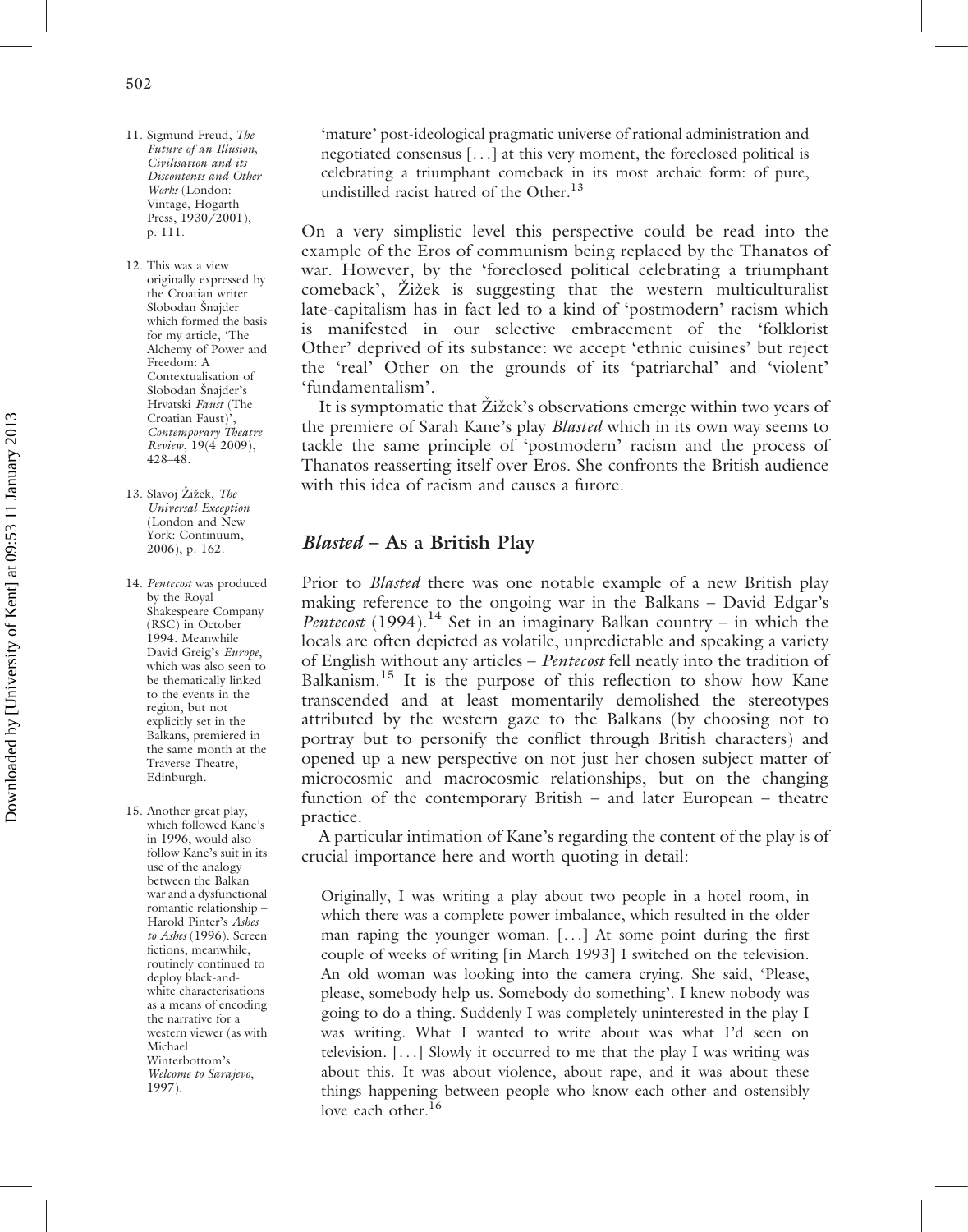- 16. Aleks Sierz, *In-Yer-Face Theatre: British Drama Today* (London: Faber and Faber, 2001), pp. 100–01.
- 17. Furlan is better known in the United States as the star of *Babylon 5* and *Lost*.
- 18. Mira Furlan, 'A Letter to My Co-Citizens', *Performing Arts Journal*, 53.18 (1996), 20–24 (p. 20).
- 19. Sierz, *In-Yer-Face Theatre*, p. 97; Saunders, *Love Me or Kill Me*, p. 54 (Manchester: Manchester University Press, 2002).
- 20. 'She talked enthusiastically about football and indie music but also about plays and literature. She was the best-read young playwright I knew – well aware of the influences on her work of Bond, Beckett and Barker. ''Only playwrights with a B surname?'' I teased. ''Definitely'', she replied.' Mark Ravenhill, 'The Beauty of Brutality', *Guardian*, 28 October 2006, 5[http://books.](http://books.guardian.co.uk/departments/artsandentertainment/story/0,,1933492,00.html) [guardian.co.uk/](http://books.guardian.co.uk/departments/artsandentertainment/story/0,,1933492,00.html) [departments/](http://books.guardian.co.uk/departments/artsandentertainment/story/0,,1933492,00.html) [artsandentertainment/](http://books.guardian.co.uk/departments/artsandentertainment/story/0,,1933492,00.html) [story/0,,1933492,00.](http://books.guardian.co.uk/departments/artsandentertainment/story/0,,1933492,00.html) [html](http://books.guardian.co.uk/departments/artsandentertainment/story/0,,1933492,00.html) $>$  [accessed 20 October 2007] (para. 8).
- 21. Kane, cited in Sierz, *In-Yer-Face Theatre*, p. 98. Helen Iball highlights that in 2003 Saunders re-qualified this claim asserting that Kane's drama is only '''partly experiential'' because of a ''strict formal control'' she asserts over a performance text'. Helen Iball, 'Room Service: En Suite on the *Blasted* Frontline', *Contemporary Theatre Review*, 15 (August 2005), 320–29 (p. 322).

This kind of sentiment is indeed documented in an open letter published in various international media by the Croatian actress Mira Furlan, $<sup>1</sup>$ </sup> who being married to a Serb, was ostracised by her colleagues and compatriots, subjected to anonymous death threats and forced into exile, first into Serbia and then into the USA. On her departure she likened her experience of the ongoing conflict to:

the end of some clumsy, painful love story, when you keep wanting, wrongly, to explain something more, even though you know at the bottom of your heart that words are wasted; there is no one left to hear them. It is over.<sup>18</sup>

The uproar with which Kane's play was received when it opened in January 1995 has already entered the annals of history, joining the likes of Bond's *Saved* and Brenton's *The Romans in Britain*. Kane has famously pointed out that the furore that greeted the play completely eclipsed real life events including the rape and murder of an adolescent girl, thus giving more attention to 'the representation of violence than the violence itself'.<sup>19</sup> However, even though Kane lists Bond as one of her major influences alongside Beckett and Barker,<sup>20</sup> the shock value of Kane's play is contained at a unique level. It is not merely the use of violence that alienated Kane's viewers but, according to the playwright's own very accurate appraisal, two other factors were responsible for such reception: the experimentation with the form, whereby by blasting the play apart half-way through, she deliberately '[puts] the audience through the experience they have previously only witnessed', thus making the play 'experiential rather than speculative';<sup>21</sup> and the play's deliberate 'amorality' contained in the removal of a 'defined moral framework within which to place yourself and assess your morality and therefore distance yourself from the material'.<sup>22</sup>

In his book *Violence* (2008), Zižek considers Sam Harris's notion of the 'ethical illusion' whereby 'it is much more difficult for us to torture an individual than to sanction from afar the dropping of a bomb which would cause the more painful deaths of thousands'.<sup>23</sup> The root cause of this particular paradox is perceived to be an evolutionary split occurring between our highly developed powers of abstract reasoning on the one hand, and on the other – our powers of emotional-ethical responses which 'remain conditioned by age-old instinctual reactions of sympathy to suffering and pain that is witnessed directly'.<sup>24</sup>

In a way, Kane therefore confronts the desensitised TV news viewers in theatre on an instinctual rather than on the level of abstract reasoning by asking us to witness various kinds of 'simulated torture' and at the same time addresses the inherent hypocrisy of our indifference. Her method however seems to be motivated by a deeply personal experience of the world rather than an explicit political sentiment. And in the words of David Benedict, Kane's technique results in 'challenging an audience to deconstruct the values of their society as represented on stage, rather than merely asking them to empathise'.<sup>25</sup>

In addition to this, Sierz has noted that '[l]ike Pinter, Kane rejects the complacent view that Britain is immune from civil war' and illustrates this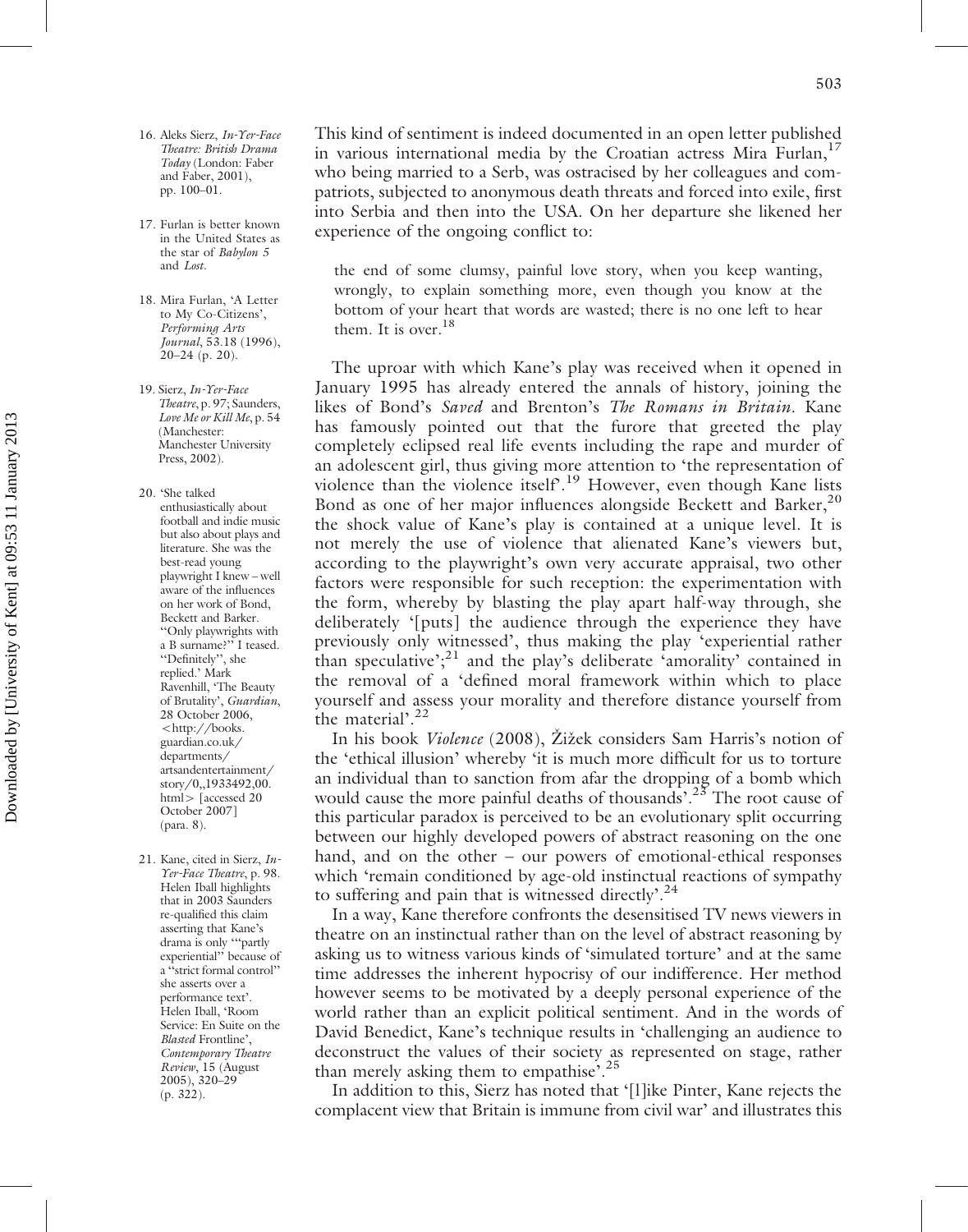- 22. Kane in Saunders, *Love Me or Kill Me*, p. 27.
- 23. Slavoj Žižek, Violence (London: Profile Books, 2008), p. 36.
- 24. Ibid.
- 25. Kane quoted in Saunders, *Love Me or Kill Me*, p. 10.
- 26. Kane quoted in Sierz, *In-Yer-Face Theatre*, p. 98.
- 27. Sarah Kane, *Complete Plays* (London: Methuen, 2001), p. 4.
- 28. Helen Iball too focuses on the significance of this 'telescoping of frames' in the play's opening line. Iball, 'Room Service', p. 325.
- 29. Kane is ambivalent about her characters. 'I really like Ian. I think he is funny. I can see that other people think he's a bastard. And I knew that they would. But I think he's extremely funny.' His character is based on a terrible moral dilemma that arose 'when a man I knew who was dying of lung cancer was terribly ill, and started telling me the most appalling racist jokes I've ever heard'. And Cate is naïve 'And yes, very fucking stupid: I mean what's she doing in a hotel room in the first place? Of course she's going to get raped.' Sierz, *In-Yer-Face Theatre*, p. 103.

30. Kane, *Complete Plays*, pp. 19–20.

with a quote from the playwright: 'There was a widespread attitude in this country that what was happening in central Europe could never happen here. In *Blasted*, it happened here.'26

#### Blasted as a Play About the End of Love: A Balkan Reading

I propose that it is precisely this attitude of Kane's that seeks to underline similarities in the human condition rather than cultural differences between Britain and the Balkans that represents a break from the tradition of 'imaginative colonisation' and elevates the play to the status of a modern classic. At the same time, another part of Kane's mission seems to be a break from the dominant dramaturgical traditions, not only in relation to dramatic action which she detonates half-way through the play, but particularly in relation to morally ambiguous characterisation within victim–perpetrator relationships, and of the location as symbolic rather than contextual.

The play's opening stage directions – 'A very expensive hotel room in Leeds – the kind that is so expensive it could be anywhere in the world<sup> $27$ </sup> – signal a twofold use of place: a juxtaposition between a culturally specific and that which would have been considered positively 'universal'. Thus a pre-existing conception of 'Illyria' or 'Ruritania' is rendered obsolete in Kane's representation of the Balkan war as something taking place just outside a hotel room in Leeds.<sup>28</sup> As noted above, this kind of deliberate deconstruction of stereotypes is also apparent in Kane's use of characters, whose respective differences serve to set up a power inequality and a moral juxtaposition.<sup>29</sup>

Nevertheless, the five-act structure allows for a classicist reading of the plot and a very clear analysis of Kane's formal experimentation. The main theme is set out in Scene One, where in between attempts to have sex with Cate, Ian recites a story on the phone to his office about the murder of a Leeds student in Australia. Here Kane establishes three points concerning violence which will be elaborated on later: violence is a ubiquitous phenomenon – it can happen anywhere; nevertheless, violence is only topical if it concerns us directly (i.e. that is the official line that Ian as a member of the press represents and will verbalise later); and finally, the emphasis falls on the form of delivery (Ian's formal specification of the punctuation that accompanies his text) rather than the content of the story – which creates a distancing effect but also sows the seeds of the play's stylistic approach.

Kane elaborates on this theme further by reference to football. The rhetoric surrounding the war in the Balkans – often perceived at the time as a 'tribal war' – is evoked by Ian's comment on football as tribalism in the opening scene. Perhaps in an echo of the advocates of bombing as a means of international conflict resolution, Ian suggests that Elland Road should be bombed, in response to which Cate confesses that she goes to Elland Road and – in a moment reminiscent of 'ethical illusion' – asks: 'Would you bomb me?'<sup>30</sup> Interestingly the war in Croatia is often seen to have begun with a football match between Red Star Belgrade and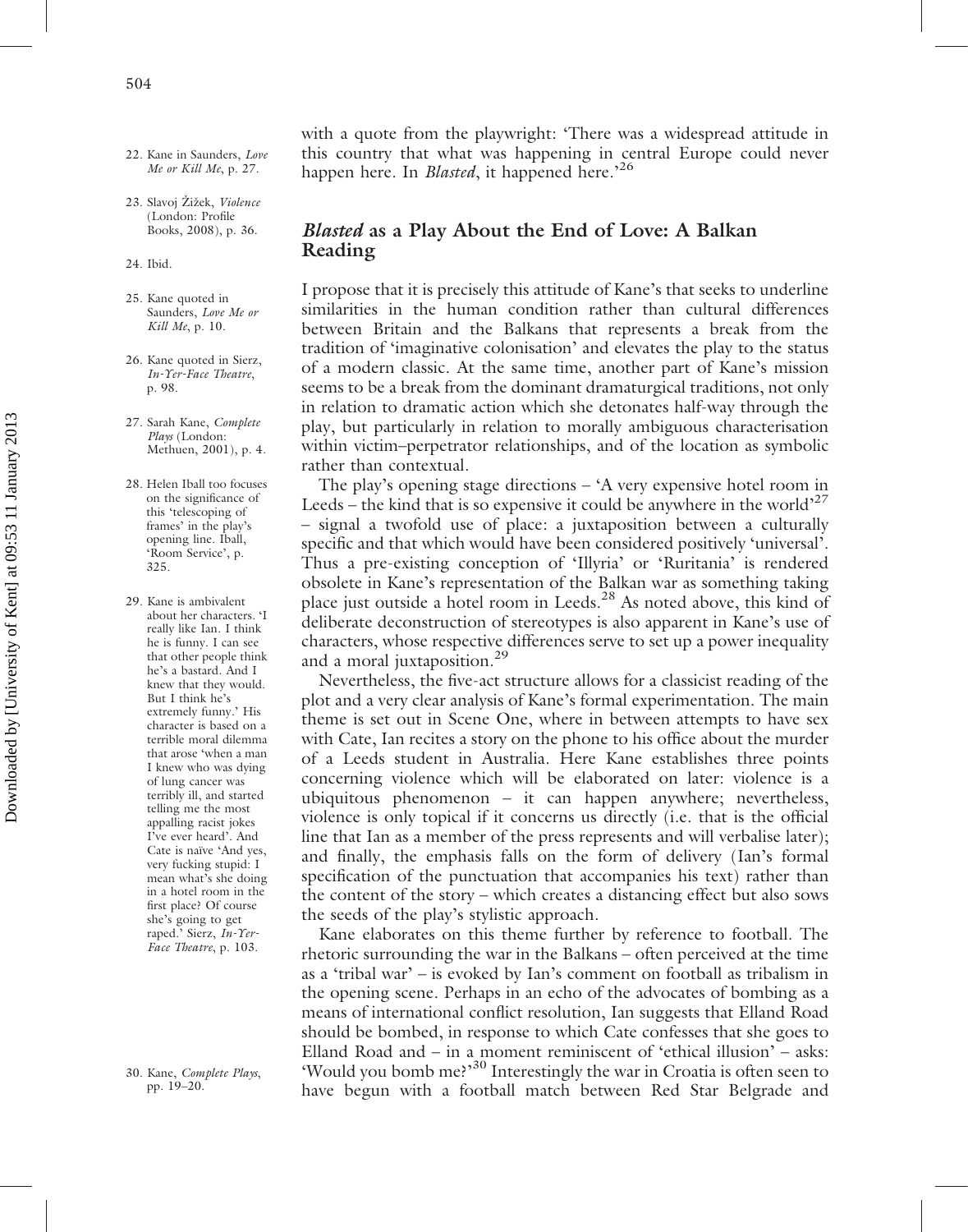- 31. James Montague, 'Five Games That Changed the World', CNN, 13 January 2011, 5[http://edition.cnn.](http://edition.cnn.com/2011/SPORT/football/01/05/iraq.asia.six.games/index.html) [com/2011/SPORT/](http://edition.cnn.com/2011/SPORT/football/01/05/iraq.asia.six.games/index.html) [football/01/05/iraq.](http://edition.cnn.com/2011/SPORT/football/01/05/iraq.asia.six.games/index.html) [asia.six.games/index.](http://edition.cnn.com/2011/SPORT/football/01/05/iraq.asia.six.games/index.html) [html](http://edition.cnn.com/2011/SPORT/football/01/05/iraq.asia.six.games/index.html)> [accessed 12 June 2011].
- 32. The moment Kane has identified as 'a kind of castration' of Ian (Saunders, *Love Me or Kill Me*, p. 54) is famously inspired by a real life account of football hooliganism in Bill Bruford's *Among the Thugs* – 'I couldn't believe that a human being could do this to another person. I put it in a play and everyone was shocked.' Kane in Sierz, *In-Yer-Face Theatre*, p. 103. Sierz also reads this moment as symbolic of 'the media's moral blindness' (p. 107).
- 33. Kane, *Complete Plays*, p. 33.
- 34. Saunders, *Love Me or Kill Me*, pp. 52–53.
- 35. Kane, *Complete Plays*, p. 40.
- 36. Sigmund Freud, *Group Psychology and the Analysis of the Ego* (London: Hogarth Press, 1940), pp. 55– 57.
- 37. Kane, *Complete Plays*, p. 43.
- 38. Kane, *Complete Plays*, p. 48.
- 39. Here I mean Ian's protracted suffering contained in a nonverbal sequence of tableaux. Kane herself has been quoted by Saunders as saying that the point where Ian's blood is washed away by the rain struck her in performance as

Dinamo Zagreb a year before the official start of the war.<sup>31</sup> However, the most gruesome moment in the play where the Soldier sucks out Ian's eyes at the end of Scene Three is a gesture which Kane borrowed from a British account of football hooliganism.<sup>32</sup>

Evocative of the Second Act of Strindberg's *Miss Julie*, Scene Two opens with scattered flowers suggesting that a sexual intercourse has taken place during the blackout. As with the war in Bosnia, Kane's inciting incident – which will set off a vicious circle of power struggles – has occurred outside of our gaze. Although inherently dramatic, this tuning into the sequence of events 'in medias res' renders us into a position of a TV viewer witnessing a war as a series of consequences of past actions without prior knowledge of its causes. And interestingly, later on in the scene Cate will look out of the window (rather than a TV screen) and observe disinterestedly 'Looks like there's a war on.'<sup>33</sup> But by the end of the scene the war is literally brought home.

Famously, by Scene Three, the hotel room has been 'blasted' – possibly suggesting that if the expensive hotel room can be 'anywhere in the world', so can a bomb-site. Saunders notes that in an earlier 1993 draft the Soldier who arrives at this point had been conceived as explicitly Serbian $34$  – at which time Serbs were commonly considered villains. However, Kane revises her initial decision and leaves the Soldier's ethnicity unknown in the final version of the script. If on a metaphorical level, we may perceive the end of Ian and Cate's torrid affair to be representative of the acrimonious end of Yugoslavia – as already suggested by Kane above – Scene Three could perhaps be seen as being representative of a relationship between Britain and the Balkans. Only in this case Ian no longer stands for a domineering Serb in relation to Cate's Bosnian Muslim, but for a Brit and a Welshman that he is anyway designated as, confronted by a savage Balkan man.

Inevitably, Ian and the Soldier's encounter entails a certain clarification of respective positions and allegiances – 'which side' each one is on.

Soldier: [. . .] English. Ian: I'm Welsh. ...

Ian: English and Welsh is the same. British. I'm not an import. Soldier: What's fucking Welsh, never heard of it.<sup>35</sup>

The Soldier's final remark is readable as a reflection of the fact that many a Brit would have similarly declared at the time that they had never heard of Serbs or Croats or Bosnians; and by further extension in the glorious days of Yugoslavia, the super-national Yugoslav denomination would have been equivalent to that of British. In any case the relations being negotiated here are certainly reminiscent of Freud's observations concerning groups whereby they may be brought together by mutual interests when confronted with an outside threat, or conversely they may be driven apart and forced to emphasise their differences when the mutual interest ceases and they are once again rendered as potentially hostile neighbours.<sup>36</sup>

The British attitude to the war in the Balkans is further problematised in this scene, thus leading to a disintegration of Balkanist and character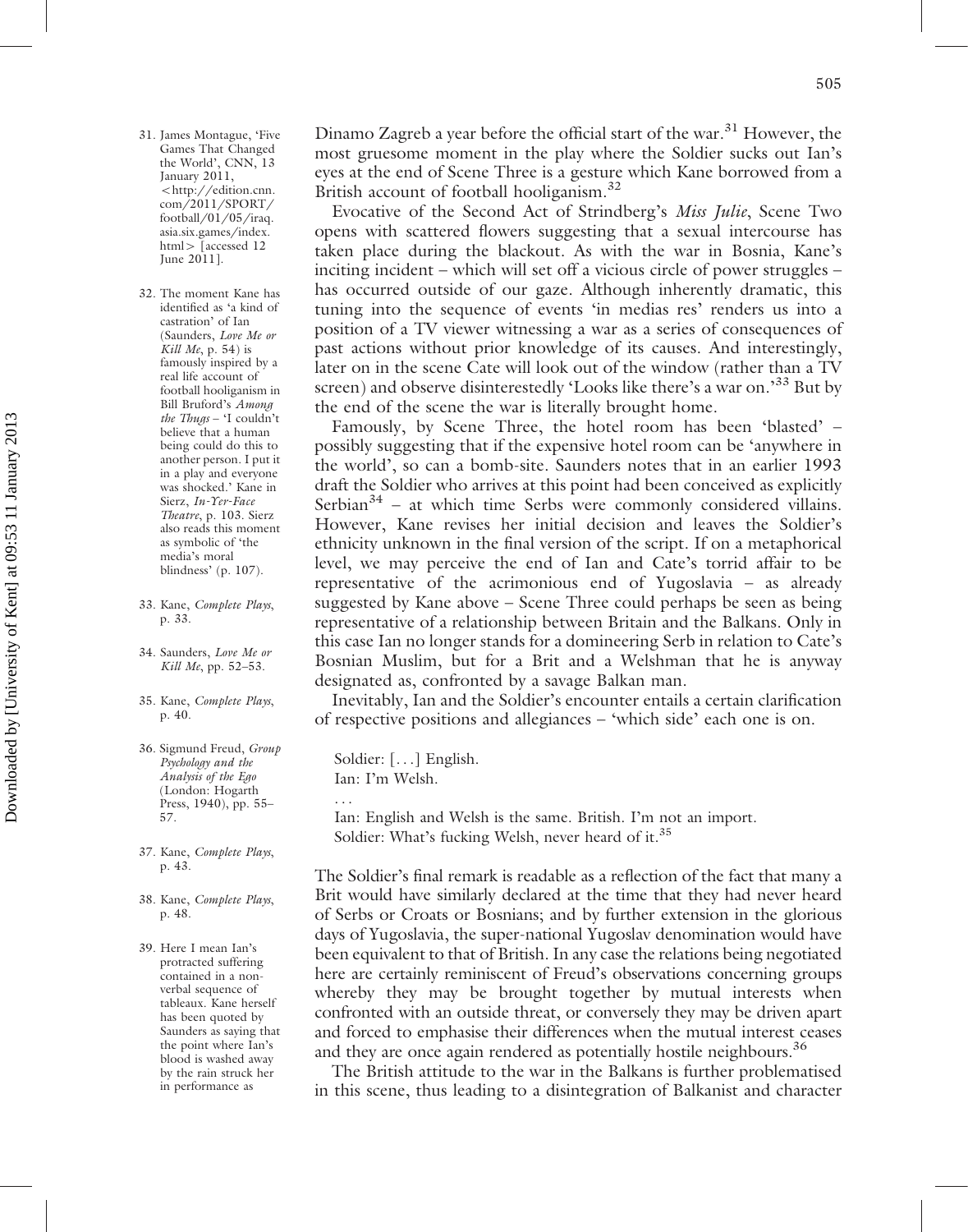being 'Christ-like'. Saunders, *Love Me or Kill Me*, p. 17.

- 40. Kane, *Complete Plays*, p. 55.
- 41. On an additional level, Iball in 'Room Service' identifies the way in which Kane taps into the cyclical nature of 'theatrical radicalism', p. 327 and returns to the primacy of the 'theatrical image', p. 329.
- 42. Bond, cited in Saunders, *Love Me or Kill Me*, p. 49.
- 43. Iball, 'Room Service', p. 321.
- 44. Added to this is also *Blasted*'s conscious referencing and paraphrasing of various classics including Sophocles' *Oedipus Rex*, Shakespeare's *King Lear*, Strindberg's *Miss Julie* as well as Bond's *Saved* and Brenton's *Romans in Britain*, in whose controversial steps it has followed.
- 45. This might also be seen as a feature of the Eastern European 'other' especially in the discussion by Boris Buden of the views of Slovenian philosopher Rastko Močnik who is quoted as saying: 'An identity is the ambiguous privilege of those doomed to remain local, particular, peripheral: it is a euphemism for the incapacity to attain the serene firmament of universality.' Močnik in Buden, *What to Do with the Question*, p. 6.
- 46. Kane, cited in Saunders, *Love Me or Kill Me*, pp. 27–28.
- 47. Hammond, 'Balkanism', p. 21.

stereotypes. When the Soldier shares his story of rape, he does not necessarily elicit a morally outraged reaction commonly expressed in relation to similar stories of wartime atrocities. Our perception of the Soldier's story is made more complex by the presence of Ian who is by no means perceivable as morally superior to the Soldier in our eyes as we have just witnessed him potentially become guilty of a similar crime, albeit in a situation involving a former girlfriend. In addition we have witnessed Ian's 'crime' directly whereas the Soldier's account of his is given to us on the level of 'abstract reasoning'. Moreover, when asked by the Soldier if he had 'done anything like that'<sup>37</sup>, Ian denies it – at least twice.

The depiction of the Soldier deepens when he reveals that his crimes were provoked by the fact that his lover had herself been brutalised by her murderers. When asked by the Soldier to report his story, Ian however refuses on the grounds of duty:

I'm a home journalist, for Yorkshire. I don't cover foreign affairs. [. . .] I do other stuff. Shootings and rapes and kids getting fiddled by queer priests and schoolteachers. Not soldiers screwing each other for a patch of land. It has to be ... personal.<sup>38</sup>

The latter two scenes of the play will then progressively enter the sphere of the abstract, the metaphorical, and the non-culturally specific. As Cate reappears in Scene Four carrying a baby she had been given on the street – she represents a combination of two archetypal images: that of motherhood (as with the Virgin Mary holding Baby Jesus) and that of salvation (babies rescued by strangers from dying mothers at the time of war). Despite Ian's despair and Cate's seemingly dispassionate composure, this scene – which would indeed correspond with the Aristotelian 'peripeteia' – features inklings of real tenderness between the two characters and the possibility of a triumph of love through forgiveness. This process of theatrical metaphorical abstraction will continue and culminate with Ian's 'crucifixion' in Scene Five.<sup>39</sup>

In a moment that will resonate with anyone who saw 1989 as a turning point in recent history, Ian professes profound disillusionment in big narratives and his loss of faith – 'No God. No Father Christmas. No fairies. No Narnia. No fucking nothing $x^{40}$  – attempts suicide, and fails. Similarly to the people in the Balkans, his fate does not seem to be in his own hands. But it does not seem to be in the hands of potential saviours either.

Ian eventually dies in Scene Five, but in a potential paraphrase of Sartre's idea of hell, everything stays the same – although the rain, which continues to fall in between scenes, finally washes over him. Ian's final words of gratitude to Cate who feeds him, are often interpreted as a hopeful and optimistic ending. Nevertheless, the overtly cyclical nature of the play's structure represented by a natural succession of seasons in between scenes, highlights a significant question of whether a disruption to the established cycle is at all possible.

Both Goldsworthy and Glenny note the 'cyclical nature' of violence in the Balkans and see the detached attitude of the West towards it as a source of the continuing, recurring troubles. $^{41}$  As a result of its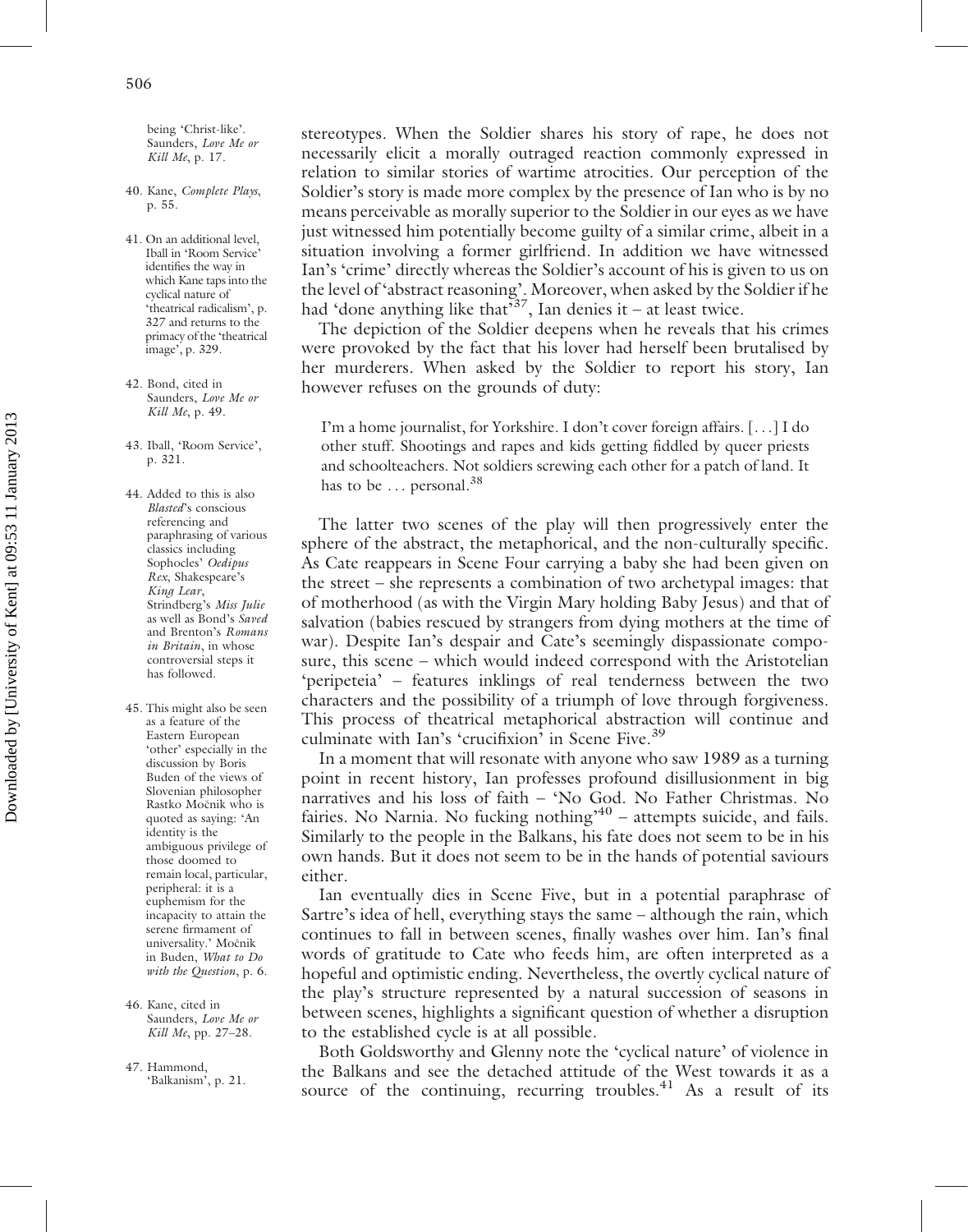- 48. 'If I was going to rewrite it I'd try the purifying images even more, and I'd cut even more words out if such a thing is possible, because for me the language of theatre is image.' Kane, cited in Saunders, *Love Me or Kill Me*, p. 50.
- 49. Nebojša Romčević, 'Slučaj Sare Kejn', *Scena*, 38 (2002), 75– 76 (p. 76),  $\langle$  [http://](http://www.komunikacija.org.yu/komunikacija/casopisi/scena/XXXVIII_2/d17/download_ser_lat) [www.komunikacija.](http://www.komunikacija.org.yu/komunikacija/casopisi/scena/XXXVIII_2/d17/download_ser_lat) [org.yu/komunikacija/](http://www.komunikacija.org.yu/komunikacija/casopisi/scena/XXXVIII_2/d17/download_ser_lat) [casopisi/scena/](http://www.komunikacija.org.yu/komunikacija/casopisi/scena/XXXVIII_2/d17/download_ser_lat) [XXXVIII\\_2/d17/](http://www.komunikacija.org.yu/komunikacija/casopisi/scena/XXXVIII_2/d17/download_ser_lat) [download\\_ser\\_lat](http://www.komunikacija.org.yu/komunikacija/casopisi/scena/XXXVIII_2/d17/download_ser_lat)4 [accessed 21 July] 2008]. My translation.
- 50. Darka Šešlija, 'Moj Ugao: Noćna mora Sare Kejn', *B92 Kultura*, 26 April  $2005,$  <[http://www.](http://www.b92.net/kultura_old/index.php?view=70&did=9152&plim=110) [b92.net/kultura\\_old/](http://www.b92.net/kultura_old/index.php?view=70&did=9152&plim=110) [index.php?view](http://www.b92.net/kultura_old/index.php?view=70&did=9152&plim=110)=[70&](http://www.b92.net/kultura_old/index.php?view=70&did=9152&plim=110) [did](http://www.b92.net/kultura_old/index.php?view=70&did=9152&plim=110)= $9152$ &plim=  $110$  > [accessed 21 July 2008]. My translation.
- 51. Interview with Paulina Manov and Daniel Sič, Beogradsko Dramsko Pozorište, 17 May 2010, organised thanks to Maša Stokić.
- 52. Ana Tasić, 'Sara Kejn konačno medju Srbima', *Ludus*, (2005), 120–21, 5[http://ludus.sdus.](http://ludus.sdus.org.yu/content/view/24/48/) [org.yu/content/view/](http://ludus.sdus.org.yu/content/view/24/48/)  $24/48$  / > [accessed 21 July 2008] (p. 4, para 4). My translation.
- 53. Tatomir Toroman, 'Novi uspeh Biljane Srbljanovic´', *B92*, 31 August 2006, 5[http://www.b92.](http://www.b92.net/kultura/pozoriste/o_predstavi.php?nav_id=237370) [net/kultura/](http://www.b92.net/kultura/pozoriste/o_predstavi.php?nav_id=237370) [pozoriste/o\\_predstavi.](http://www.b92.net/kultura/pozoriste/o_predstavi.php?nav_id=237370) [php?](http://www.b92.net/kultura/pozoriste/o_predstavi.php?nav_id=237370) [nav\\_id](http://www.b92.net/kultura/pozoriste/o_predstavi.php?nav_id=237370)=[237370](http://www.b92.net/kultura/pozoriste/o_predstavi.php?nav_id=237370)> [accessed 21 July 2008] (para. 1). My translation.

uncompromising method, *Blasted* was initially seen first as a play about rape, violence and cannibalism and only second as a play about humanity and the possibility of forgiveness – although the latter view was most notably represented by Edward Bond who suggested that *Blasted* came 'from the centre of our humanity and our ancient need for theatre'.<sup>42</sup>

In the last few years, there has been an increasing number of voices warning against a 'premature canonisation'<sup>43</sup> of Kane on the grounds that the power of the controversy with which her work appeared on the British and European stages at a particular moment in time might have eclipsed the plays' real value. It seems that this play's form which was initially seen to be its main feature is beginning to be seen as inherently flawed. My position is that Kane's entitlement to a place in the canon comes from neither the form nor the content of her plays but from her ability to tap into the zeitgeist and express it in terms that are timeless and non-culture specific – a skill not unlike that of Shakespeare himself.<sup>44</sup>

If nothing else, by bringing the Balkan war home, Kane certainly began to break down the vicious cycle of Balkanism in British consciousness and elevated the nature of the conflict above the level of stereotype – or even 'antitype' – and to a level of archetype. Although this may be seen as problematic from the point of view of Foucauldian and more specifically postcolonial thought, it has to be acknowledged that another paradox contained in the perspective of the Balkan 'other'<sup>45</sup> is precisely the desire to be seen as possessing the 'universalising' features of the western civilisation. And Kane took the perspective on Yugoslavia as part of Europe rather than its violent 'other':

While the corpse of Yugoslavia was rotting on our doorstep, the press chose to get angry, not about the corpse, but about the cultural event that drew attention to it. [. . .] Of course the press wish to deny that what happened in Central Europe has anything to do with us  $[\dots]$ . They celebrate the end of the Cold War then rapidly return to sex scandals (which sell more papers) and all that has been done to secure our future as a species is the reduction of the overkill factor.<sup>46</sup>

In this way Kane has unknowingly responded to Etienne Balibar's 1999 appeal to Europe to 'recognise in the Balkan situation not a pathological 'aftereffect' of underdevelopment or of communism, but rather an image and effect of its own history'.<sup>47</sup>

#### Blasted in the Balkans

Contrary to the initial outrage the play caused in Britain, by 2001 *Blasted* very swiftly received an enthusiastic welcome in most European countries whose respective traditions of prioritising the mis en scéne over the text facilitated an easy appropriation of Kane's own image-based theatricality,<sup>48</sup> and alongside Ravenhill and Neilson, subsequently set a trend for 'New European Drama'.

The Balkan countries were not immune to this phenomenon, although it took a while before Kane's plays received successful productions in the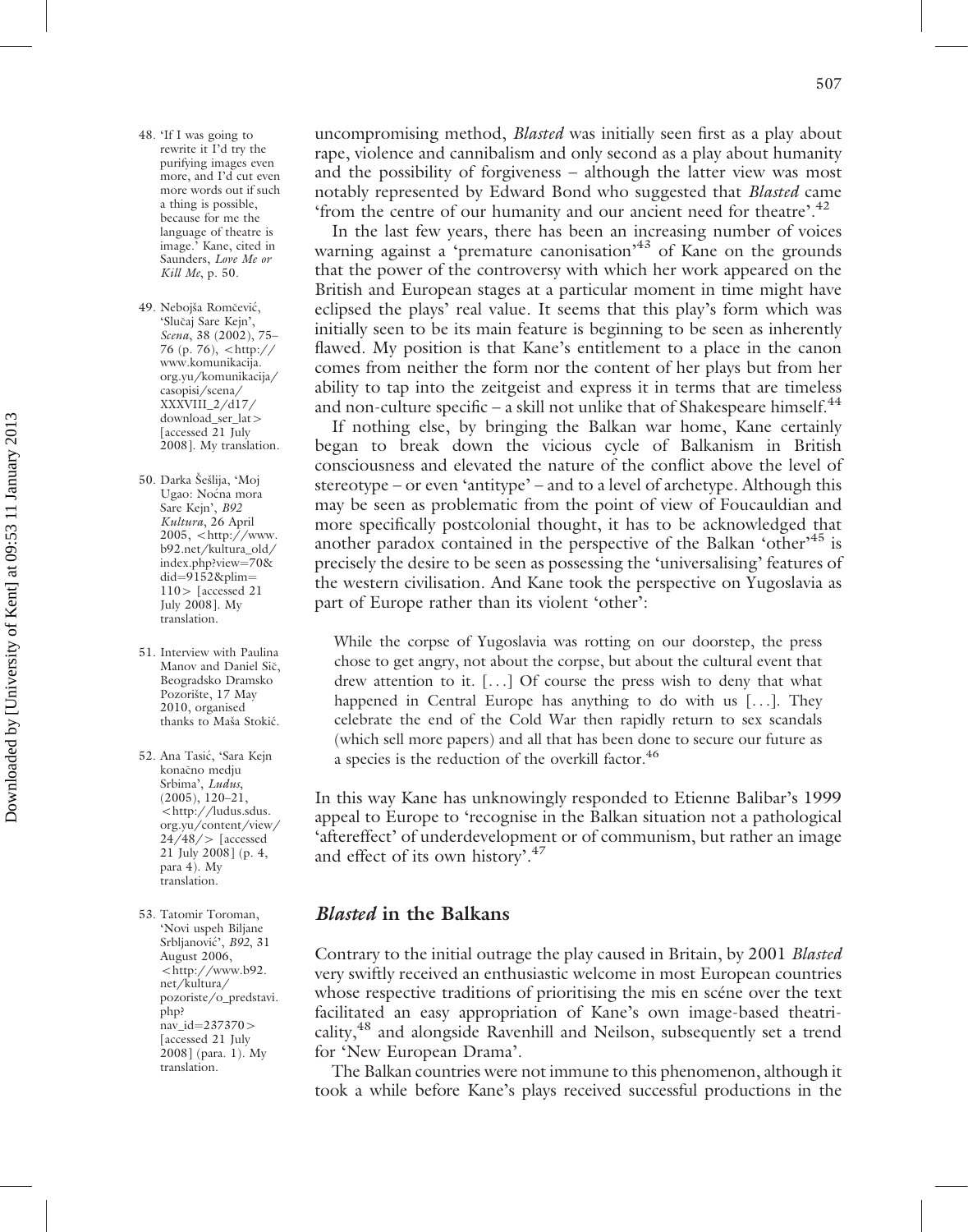- 54. V. Seksan, 'Psihoza Sarah Kane', *Dani Online*, 4 May 2001, 5[http://www.](http://www.bhdani.com/arhiva/204/opservatorij.shtml) [bhdani.com/arhiva/](http://www.bhdani.com/arhiva/204/opservatorij.shtml) [204/opservatorij.](http://www.bhdani.com/arhiva/204/opservatorij.shtml) [shtml](http://www.bhdani.com/arhiva/204/opservatorij.shtml) > [accessed 21 July 2008] (para. 6). My translation.
- 55. Kane's other plays including *Crave* and *Phaedra's Love* were also staged in various theatres in the region – most recently, *Phaedra's Love* had a notable production in Belgrade in 2008 and in Zagreb in 2011.
- 56. Sanja Nikčević, 'British Brutalism, the ''New European Drama'', and the Role of the Director', *New Theatre Quarterly*, 21 (August 2005), 255–72 (p. 261).
- 57. Nikčević, 'British Brutalism', p. 270.
- 58. For example, it does not seem to be fully understood that the British theatre tradition is more biased towards the playwright than the director and that the British director (particularly a new writing director) has less of an authorial role than the case might be elsewhere in Europe; while, in addition to that, Kane's own sensibility as a playwright – through its explicit concern with theatrical image – is atypical of the British tradition.





Images 2 and 3 Paulina Manov and Boris Komnenic´ in Razneseni (*Blasted*) by Sarah Kane, directed by Djurdja Tešić, 2005, the Belgrade Drama Theatre Archive. photo: Predrag Zagorac.

region (Images 2 and 3). Nebojša Romčević makes the big claim that he was the first Yugoslav to have read Sarah Kane's work when *Blasted* arrived at his desk at the National Theatre in Belgrade in 1996, but he also confesses that despite commissioning a translation and a director, his attempt at putting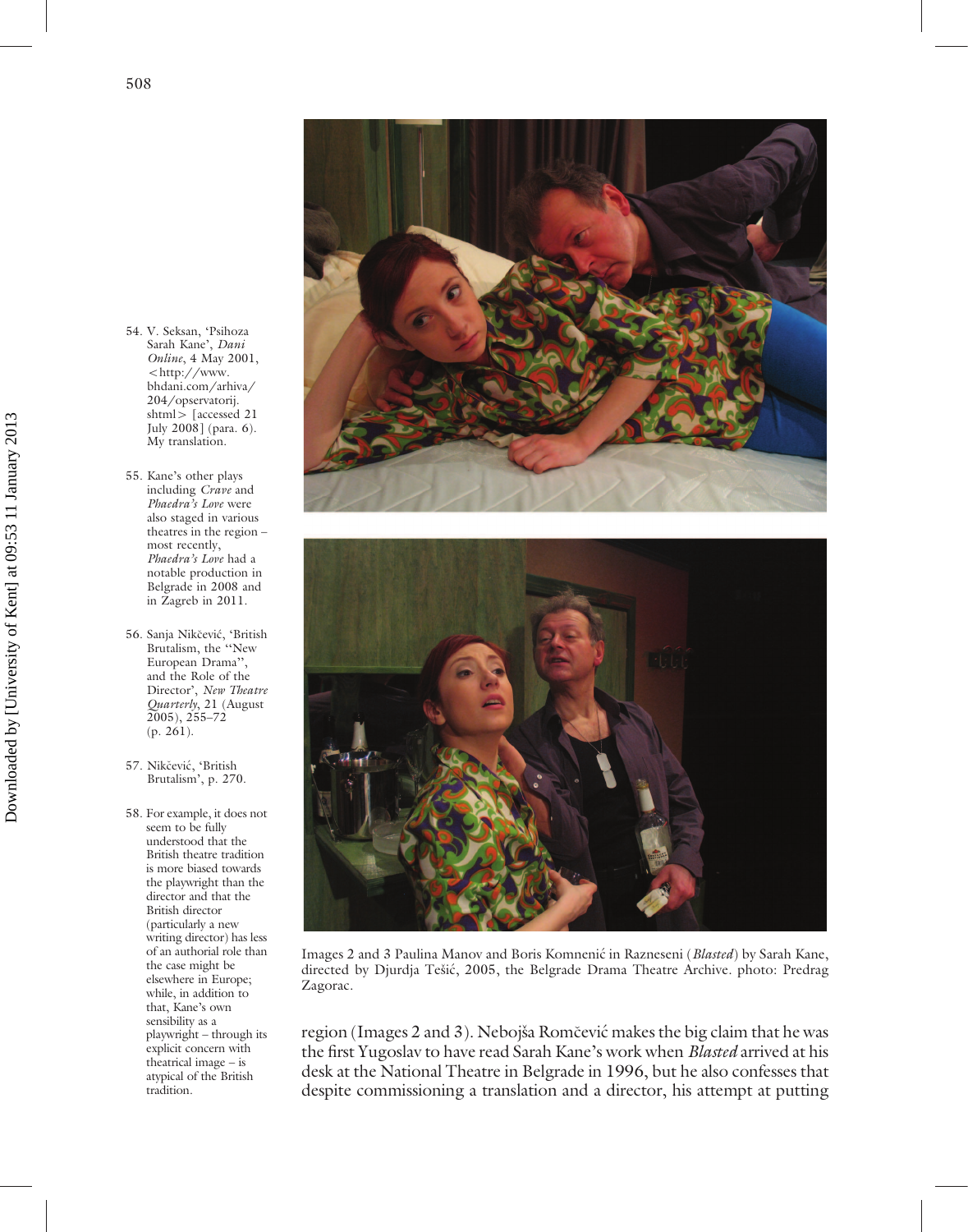- 59. Nikčević, 'British Brutalism', p. 264.
- 60. 'When Jonathan Miller went, he found tabloid journalists trying to squeeze "shockhorror'' quotes from Middle-Englanders. Eavesdropping on one interview, he heard a ''lecturer from a college of further education'' explaining ''how he thought the play a metaphor for our indifference to Bosnia''.' Sierz, *In-Yer-Face Theatre*, p. 97.
- 61. 'Balkan film-makers prefer to depict their own cultures through the eyes of Westerners and that travelogue style of narration is still prevalent in Balkan film-making. Ingenious imagery is offered, but the way it is used often just mirrors established stereotypes.' Dina Iordanova, *Cinema of Flames: Balkan Film, Culture and Media* (London: BFI Publishing, 2001), p. 64.
- 62. '[Emir Kusturica's film] *Underground* is thus the ultimate ideological product of Western liberal multiculturalism: what [it offers] to the Western liberal gaze is precisely what this gaze wants to see in the Balkan war – the spectacle of a timeless, incomprehensible, mythical cycle of passions, in contrast to decadent and anaemic Western life.' Žižek. *The Universal Exception*, p. 163.
- 63. It is interesting that of all Emir Kusturica's films, the least known is *Arizona Dream* (1993), featuring Johnny Depp in the lead, alongside Faye Dunaway and Jerry Lewis.

the play on failed due to the team's fears that they would not be able to find actors prepared to engage in such 'drastic' actions, or the audience prepared to watch them.<sup>49</sup> The play had to wait ten years for its Serbian premiere which finally took place at the Belgrade Drama Theatre in 2005 where – possibly challenged by the play's formal demands – the young director Djurdja Tešić staged the first three scenes realistically and rendered the remaining two as a recitative with the actors standing at microphones. Nevertheless, according to some accounts,<sup>50</sup> this seems to have gone down well with the audience as it served to heighten the play's poignancy.

An interview I conducted with the actors Paulina Manov (Cate) and Daniel Sič (Soldier) in 2010 revealed that the act of speaking parts of the text into the microphones and other parts directly to the audience was intended to act as an analogy of selective media reporting. The play did not come across to them as 'in-yer-face' but as a piece of realism, as it was reminiscent of the familiar imagery conveyed during the media coverage of the war, but they understood that Kane's intention was to bring the war closer to a UK audience. The actors praised the text as a whole and the scope it offered for their imaginative input into the characters. Manov, for example, found Cate's seizures to be a helpful leitmotif in gaining access to the inner world of the character. She did not consider that her character was necessarily raped by the character of Ian, but that their relationship was pathological in the first place, and most interestingly, she referred to the play's spiralling structure and the cyclical nature of violence as the 'circles of hell' through which the characters went. However, much as they enjoyed the formal aspects of the piece, the cast noted that the piece was ultimately 'elitist' and they quickly ran out of audiences who wanted to watch it.<sup>51</sup>

Ana Tasić speculates that the reason why Kane's work took such a long time to arrive in Serbia was linked to the fact that Serbian theatre at the time was dominated by various forms of escapism.<sup>52</sup> However, as pointed out by Tatomir Toroman, it is also true that Serbia's own formidable woman playwright Biljana Srbljanović, who was occasionally likened to Kane, was simultaneously putting out her own provocative work which may have been a bit more palatable to the local theatre-making traditions and audiences. Interestingly, in 1999, Srbljanović came second – straight after Sarah Kane – in the German magazine *Theater Heute*'s poll for the best play of the year.<sup>53</sup>

Meanwhile, in Bosnia, *Blasted* had its first production in the form of a graduation piece from the Drama Academy by Robert Krajinović and Arma Tanović in 2001. Journalist Vedrana Seksan's account is revealing, although tinged with some inter-ethnic Balkan rivalry:

Despite all prejudices, the extent to which Bosnia is a liberal country after all can be gleaned through the fact that the same play has had three unsuccessful attempts at production in Croatia. The reason for this, every time, was the refusal of the actors to be in a play featuring rape, cannibalism and eye-gouging.<sup>54</sup>

Indeed the first play by Kane to be shown in Croatia was an adaptation of 4:48 Psychosis by Mario Kovač, staged by an independent fringe theatre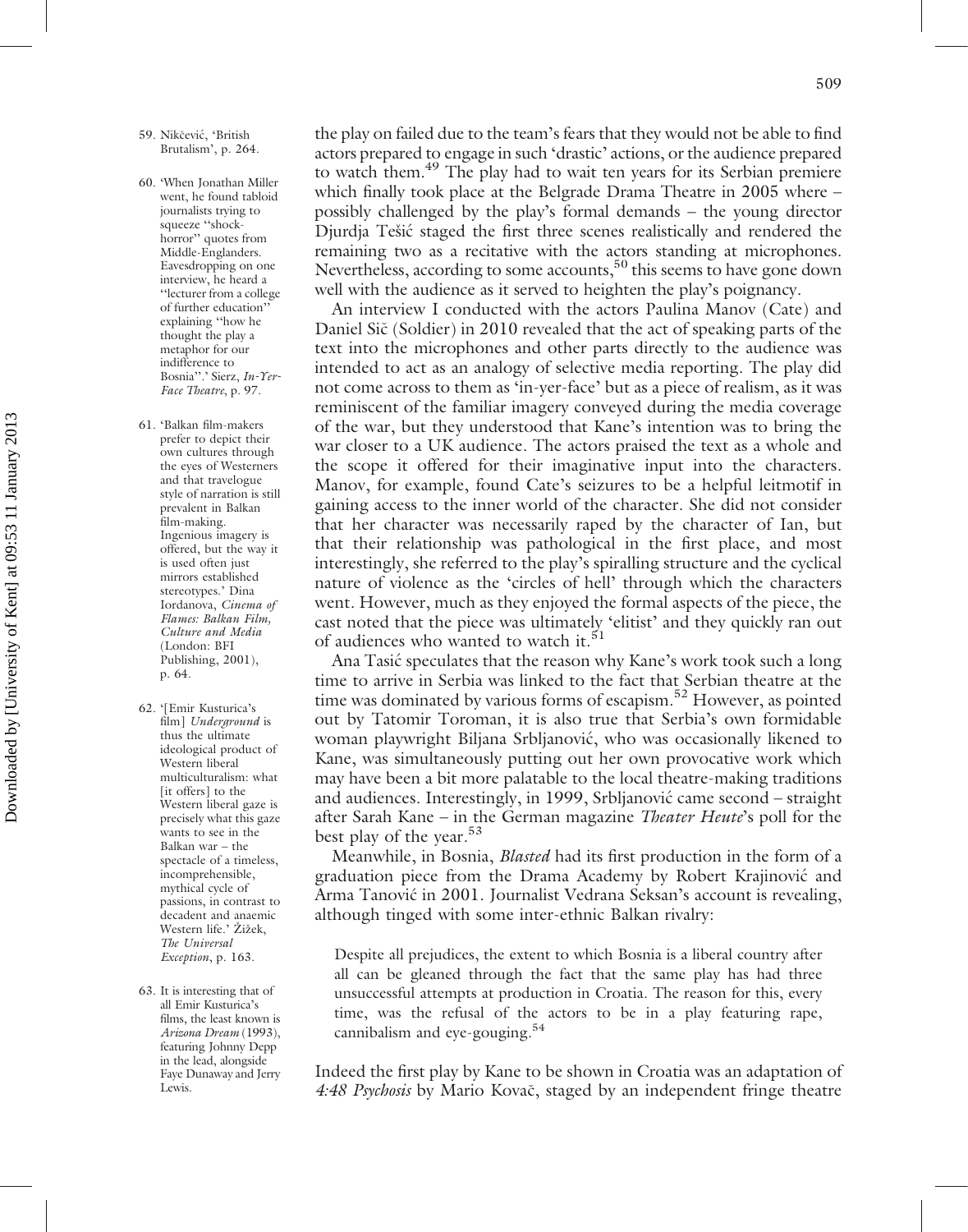- 64. Hammond, 'The Danger Zone', p. 135.
- 65. If the recent proposition by Tim Judah is to be believed, economic pressures in the Balkan region have meanwhile led to the formation of a concept of the 'Yugosphere' involving all former Yugoslav republics. Tim Judah, 'Good News from the Western Balkans: Yugoslavia Is Dead, Long Live the Yugosphere', available at: <http://www2. lse.ac.uk/european institute/research/ LSEE/PDF%20Files/ Publications/ Yugosphere.pdf.
- 66. Zˇizˇek, *Violence*, p. 34.
- 67. Nikčević, 'British Brutalism', p. 264.
- 68. Freud's elaboration of the 'death instinct' as an instinctive urge of humans to return to 'their primaeval, inorganic state' (Freud, *The Future of an Illusion*, pp. 118– 19) began with his consideration of the post-World War I traumas experienced by soldiers who survived – in *Beyond the Pleasure Principle* (London & Vienna: International Psycho-Analytical, 1922) – and grew from his observation that traumatic events are often re-enacted over and over again (even in child-play). Hence, perhaps, the indication of a cyclical nature of both the violence in the Balkans and Kane's own play. It is almost as though Kane's obsession with Thanatos is an exploration of a hypothetical trauma caused by intense love and a manifestation of a desire to return to an 'original state' of Eros.

company in 2003.<sup>55</sup> Writing in 2005, the Croatian scholar Sanja Nikčević quotes the Croatian actress Anja Šovagović who 'not only refused to play in *Phaedra's Love*, but wrote about it publicly and openly – because it is ''a bad play, senseless and without any need for actor's art"'.<sup>56</sup> Nikčević's article delivers a scathing criticism of the entire trend which she refers to as the 'New European Drama' – the kernel of which is 'British Brutalism'. She warns against the popularity of these plays on the grounds of their apolitical and meaningless content, condemns their formal openness as a means of pandering to directorial intervention and, crucially, she likens the plays to horror-movies in that they only '[serve] to increase an audience's tolerance towards the evil [they] play out<sup>7.57</sup> Although the article neglects to acknowledge individual culture-specific theatre traditions in Europe or consider the plays discussed in any real depth,<sup>58</sup> it also condemns the generalising tendencies of *Blasted* itself, though for slightly surprising reasons:

[A]fter you see the play you will know exactly the same about the Bosnian war as you did before. You will have no need to do something about it, to change the situation in Bosnia, or even Britain, because violence has merely been shown to be an intrinsic part of human nature. The location is used to market the scene.<sup>59</sup>

Nikčević's objection seems to be twofold: first, that the play does not illuminate or mobilise the viewer in relation to the war in Bosnia or in relation to violence in general and second, that the play cynically uses the war as a marketing device. From what we know about the play and its effect on the British audience, both aspects of this objection are clearly unfounded – not least because its reference to Bosnia was implicit and only deduced by the viewers and critics.<sup>60</sup>

However, Nikčević's observation is symptomatic of potential additional levels of Balkanism – specifically in relation to the ethical question of the outsiders' (non)-involvement with the Bosnian war. On this topic, both Dina Iordanova<sup>61</sup> and Slavoj Žižek<sup>62</sup> have pointed out that the West's Balkanist attitude is reinforced by many authors – specifically filmmakers – from the region who have gained international recognition. It is almost as though in order to be able to have a dialogue with the West, these Balkan authors have to perpetuate the existing Balkanist modes.<sup>63</sup>

Even though I doubt that Nikčević would have been happier if Kane had actually set out to address the war in the Balkans more directly – as her grievance primarily seems to concern the play's form – the extent to which Kane had transcended Balkanism, as well as any issues of moral duty for that matter, could also be measured by the fact that very few in the Balkans could immediately relate to the play in any already familiar way.

#### Sarah Kane's Illyria

Hammond proposes that after the end of the Cold War, the Balkans 'as a model of otherness, creat[ed] for a younger generation a similar style of alterity to that which their parents had in Soviet communism'.<sup>64</sup>